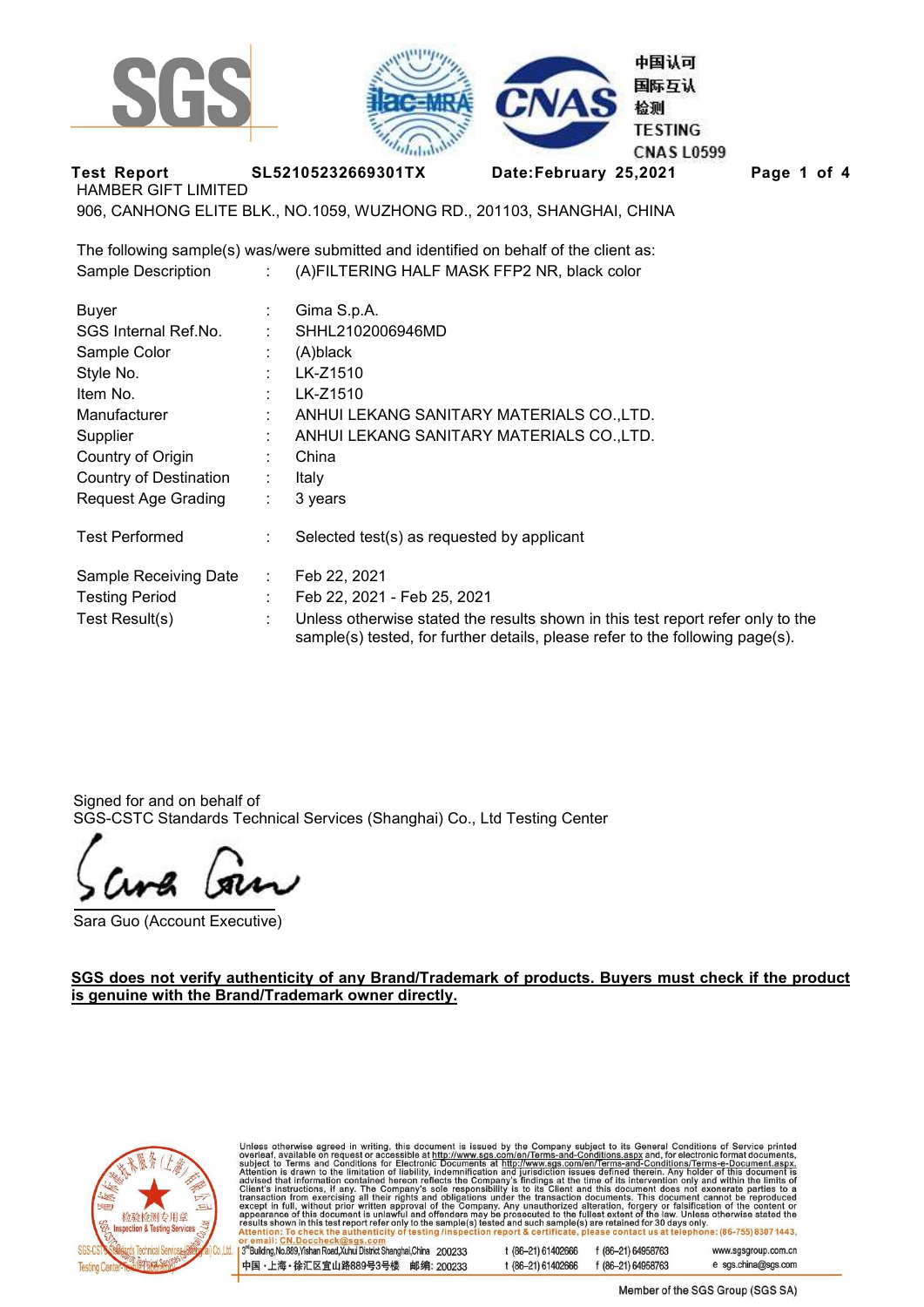

Test Result

# **Penetration of Filter Material**

(EN 13274-7:2019, Flow rate: 95 l/min)

Sample: A

# **As received**

### Penetration of filter material (%)

| $\sim$ . Then allows the material (191 |       |       |       |  |  |  |
|----------------------------------------|-------|-------|-------|--|--|--|
| Aerosol                                |       | 2#    | 3#    |  |  |  |
| Sodium Chloride                        | 0.208 | n 171 | 0.169 |  |  |  |
| Paraffin oil                           | 0.315 | 0.218 | 0.245 |  |  |  |

## **After temperature conditioned and exposure test with a specified mass of test aerosol of 120mg)**

| Penetration of filter material (%) |       |       |       |  |  |  |
|------------------------------------|-------|-------|-------|--|--|--|
| Aerosol                            |       | 2#    | 3#    |  |  |  |
| Sodium Chloride                    | 0.675 | 0.573 | 0.655 |  |  |  |
| Paraffin oil                       | 0.725 | 0.976 | 0.740 |  |  |  |

Remark:

Number of specimens, flow rate, temperature condition and exposure test refer to parameter of EN 149:2001+A1:2009 clause 7.9.2 penetration of filter material.



Unless otherwise agreed in writing, this document is issued by the Company subject to its General Conditions of Service printed<br>overleaf, available on request or accessible at http://www.sgs.com/en/Terms-and-Conditions.as

3<sup>rd</sup> Building, No.889, Yishan Road, Xuhui District Shanghai, China 200233 t (86-21) 61402666 f (86-21) 64958763 中国·上海·徐汇区宜山路889号3号楼 邮编: 200233 f (86-21) 64958763 t (86-21) 61402666

www.sgsgroup.com.cn

e sgs.china@sgs.com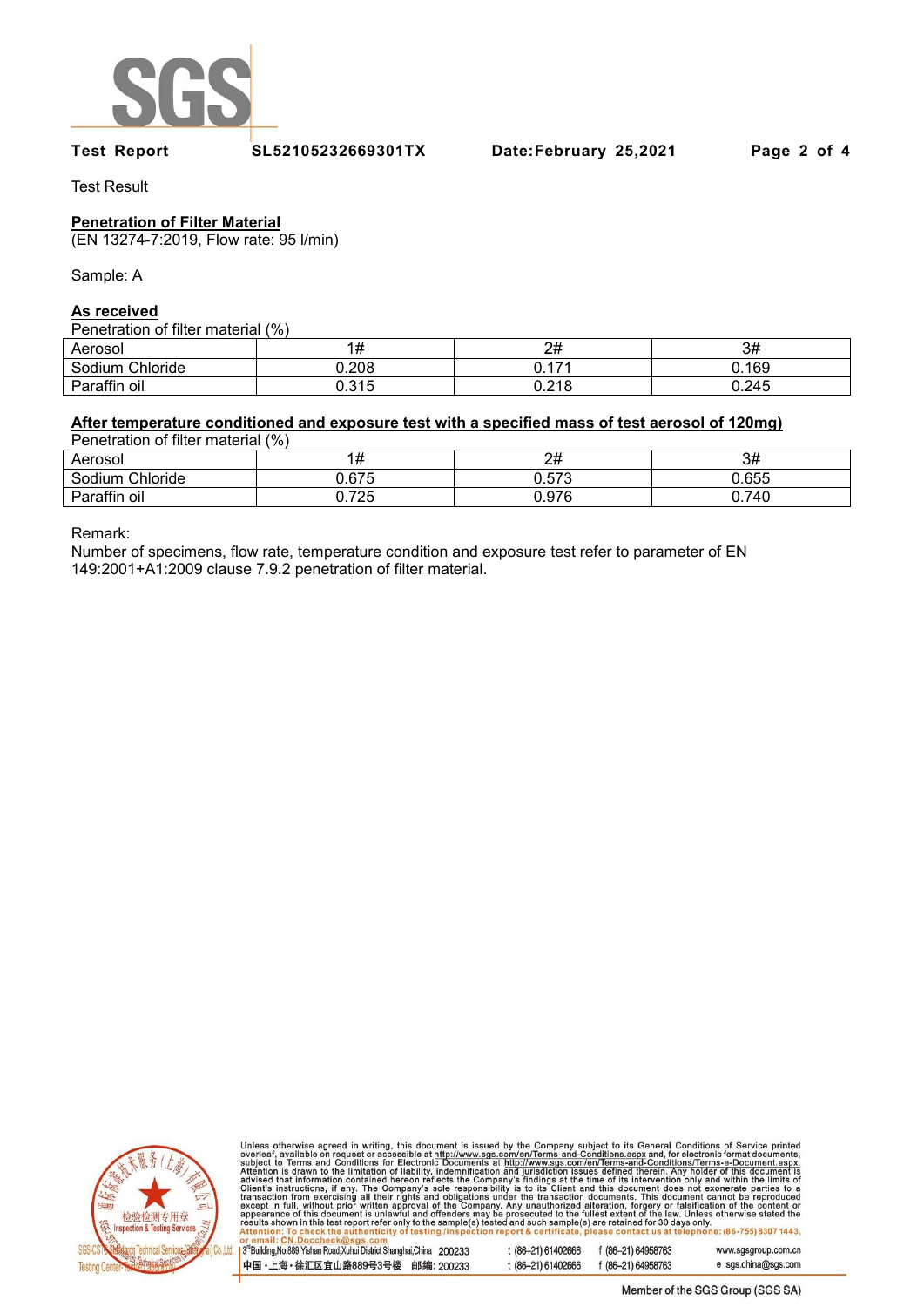



**Sample Photo**





Unless otherwise agreed in writing, this document is issued by the Company subject to its General Conditions of Service printed<br>overleaf, available on request or accessible at http://www.sgs.com/en/Terms-and-Conditions.as

3<sup>rd</sup>Building, No.889, Yishan Road, Xuhui District Shanghai, China 200233 中国·上海·徐汇区宜山路889号3号楼 邮编: 200233 t (86-21) 61402666 f (86-21) 64958763 t (86-21) 61402666

www.sgsgroup.com.cn f (86-21) 64958763 e sgs.china@sgs.com